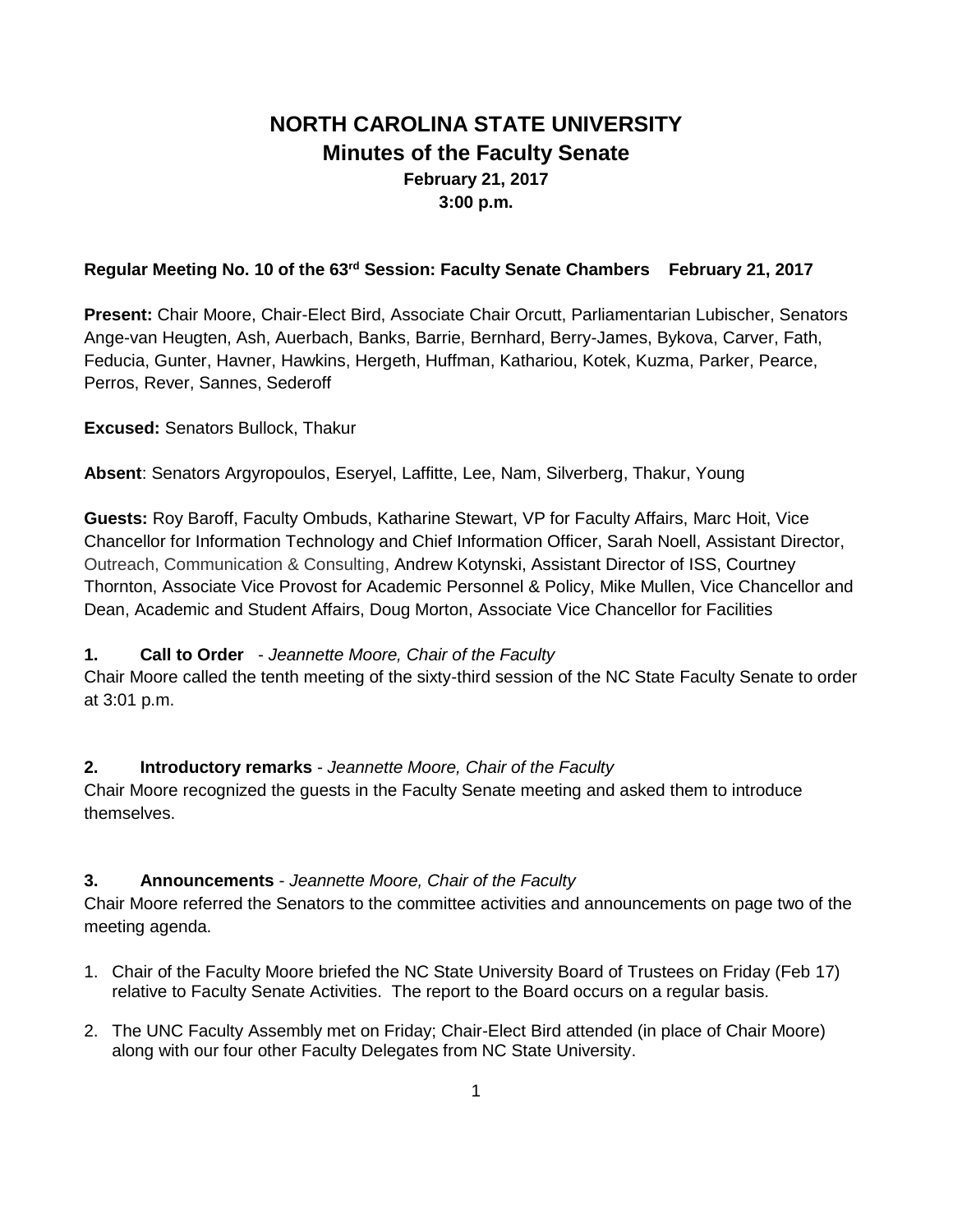- 3. Suggestions for the March 21 General Faculty Meeting main topic are still being accepted. The meeting with university administration to finalize the agenda and topic is scheduled for March 15.
- 4. University Recreation will be hosting an Open House for all NC State Faculty & Staff from March 12-19. During this week complimentary trial month memberships, Carmichael Complex tours, and gifts for new members will be offered. <https://recreation.dasa.ncsu.edu/memberships/>
- 5. Senator Steven Peretti sent an email to Chair Moore on February 20, 2017 to inform her and the Faculty Senate that he will be stepping away from his seat on the Faculty Senate to accept an appointment with NSF to be a Program Director for two years, which will commence on February 23, 2017. He stated, "I have enjoyed my brief time on the Senate and look forward to becoming active again upon my return."
- 6. Chair Moore received a message from the marketing team with the Baseball team to announce that discount tickets will be available for all faculty and staff for the March 3, 2017 baseball game against Rhode Island. The game will begin at 3 pm.

# **4. Approval of the Minutes, Regular Meeting No. 9 of the 63rd Session, February 7, 2017** *Darby Orcutt, Associate Chair of the Faculty*

A motion to approve the minutes as submitted was made, seconded, and passed unanimously.

# *5.* **Provost's Office Remarks and Q/A** - *Dr. Katherine Stewart, Vice Provost for Faculty Affairs*

Dr. Stewart used this time to provide an update on RPT for the Faculty Senate.

Dr. Stewart stated this is her second time through the RPT process and that last year there was a lower number of dossiers coming through the review process – about 94 – and this year there are 160. She reported that things are going well and that all dossiers are at the Provost level at this time. She added that the University RPT committee currently has 18 dossiers that they are currently reviewing and writing reports on and pointed out that this is a group that works hard and does important work. She stated that it is amazing to see what they do in such a short period of time.

Dr. Stewart stated that she is finding that she relies on their insight to continue to improve the process and think about ways that information can be communicated more clearly to faculty so that the process is transparent. Dr. Stewart then thanked the members of the URPTC for their work and said that their reports are due to the Provost in the coming week. At that point, she added, the Provost will be finalizing his meetings with deans on any dossiers on which he has questions and then will get decisions out in April. She added that the Board of Trustees will do their final vote on tenure decisions at the April meeting and then decisions will come out.

Dr. Stewart also reported that both she and Amy Jinnette will be hosting three informational meetings about the RPT process for faculty, just as they do every Spring. The meeting details are as follows: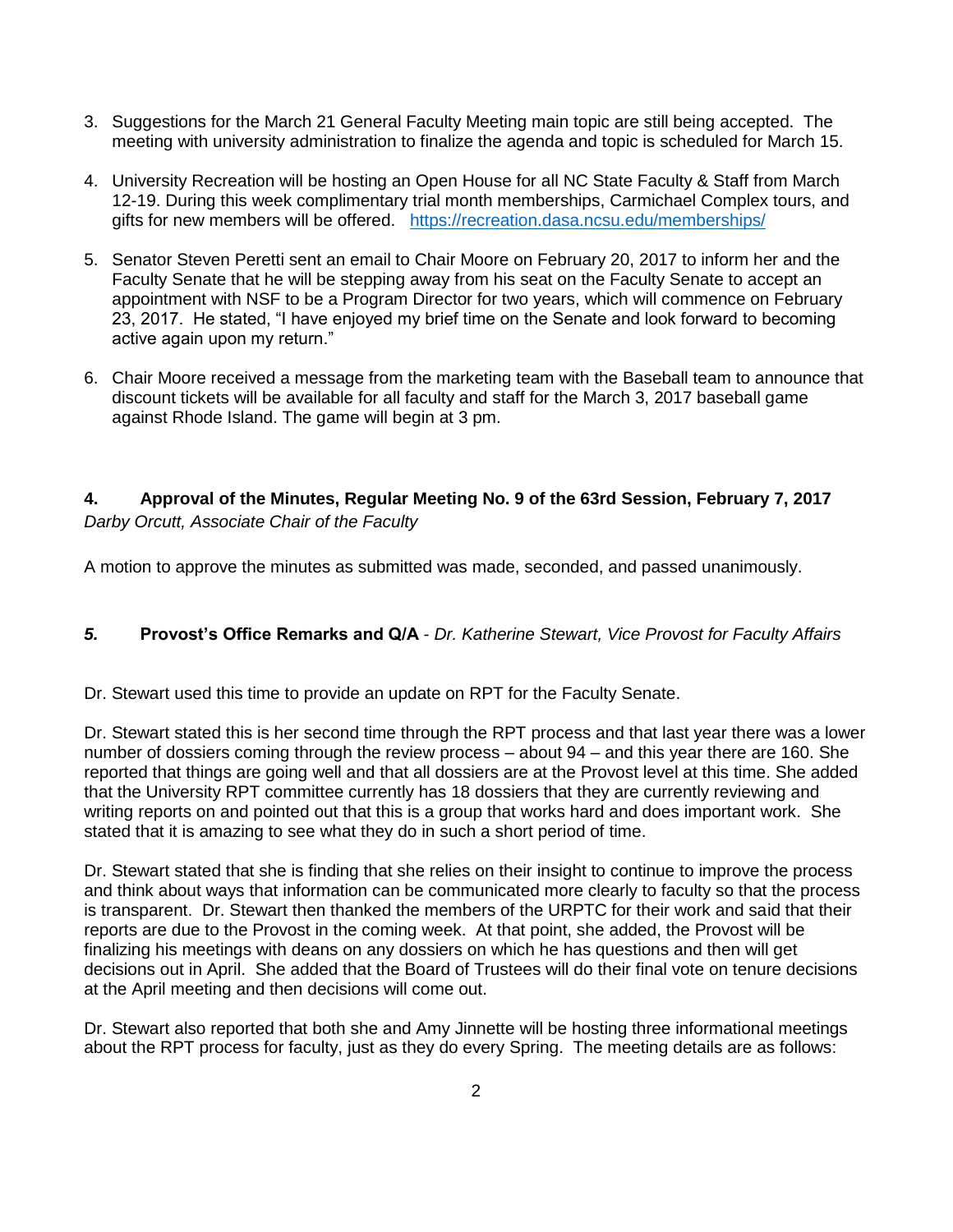**Wednesday, February 22, 2017** 3:30 p.m. – 5:00 p.m. Daniels, Room 434

**Thursday, March 2, 2017** (This is a session that will focus on the promotion for teaching, research, clinical, extension, and practice faculty.) 3:00 p.m. – 4:30 p.m. Williams, Room 2215

**Friday, March 24, 2017** (general session on the RPT process) 9:00 a.m. – 10:30 a.m. Engineering Bldg. II, Room 1021

Dr. Stewart continued by saying that these sessions are designed to give faculty, DVF members, RPT liaisons, heads, CRPTC members and deans information about the RPT process and opportunity to ask any questions, clarify, take a brief tour of the updated Provost website and in general have an opportunity to talk about what they need to know about the process.

#### **Questions/Comments**

*Senator Pearce: We were sent a web site that had all of this institutional data and the thing I noticed is the perception is that over time, there are a lot more administrators and a lot less support staff. If you*  look at the dataset, the people who are listed as administrator/others have gone down by 50% in ten *years and SPA and EPA have gone up. What's going on there? You look at that and all of a sudden it drops by 200 and there's no footnote as to what's going on there. Can we have some footnotes for explanation?*

Dr. Stewart responded that she is not the best person to answer this question but stated she will take it back to Duane Larick and Marjory Overton. She added that one of the things that's going on, which doesn't account for all of that, is that there were a group of people who had been classified as administrators/others who were in roles like center directors and things who got reclassified as faculty because more than half of their effort was as a faculty member. She acknowledged that it would be helpful to have a footnote to explain that. Dr. Stewart pointed out that the number may not go up by a commensurate amount if we had faculty losses across that year, but that part of it has been this definitional issue.

#### *Senator Sederoff asked about young faculty and how they are doing. Are they thriving? Are their faculty mentors doing a good job for them?*

Dr. Stewart responded that she talks a lot with all junior faculty and as with most things, there is a lot of variability in how people are doing. She added that in terms of success rates, we do see extremely high success rates, particularly in faculty that have interdisciplinary appointments with regard to reappointment, promotion, and tenure. Dr. Stewart stated that where we see a need for continued work is with faculty who are doing a lot of work in interdisciplinary areas; really trying to help them navigate the challenge of when you have been hired to do a lot of interdisciplinary work but you are still being evaluated by your DVF. She stated that it is hard to know how to meet the expectations of your cluster or your interdisciplinary colleagues and the needs of your DVF. She went on to say that her sense is that some of our faculty who have been hired for a lot of interdisciplinary work struggle with treading in both of those realms. "This is one place where we need to do some work in helping those faculty have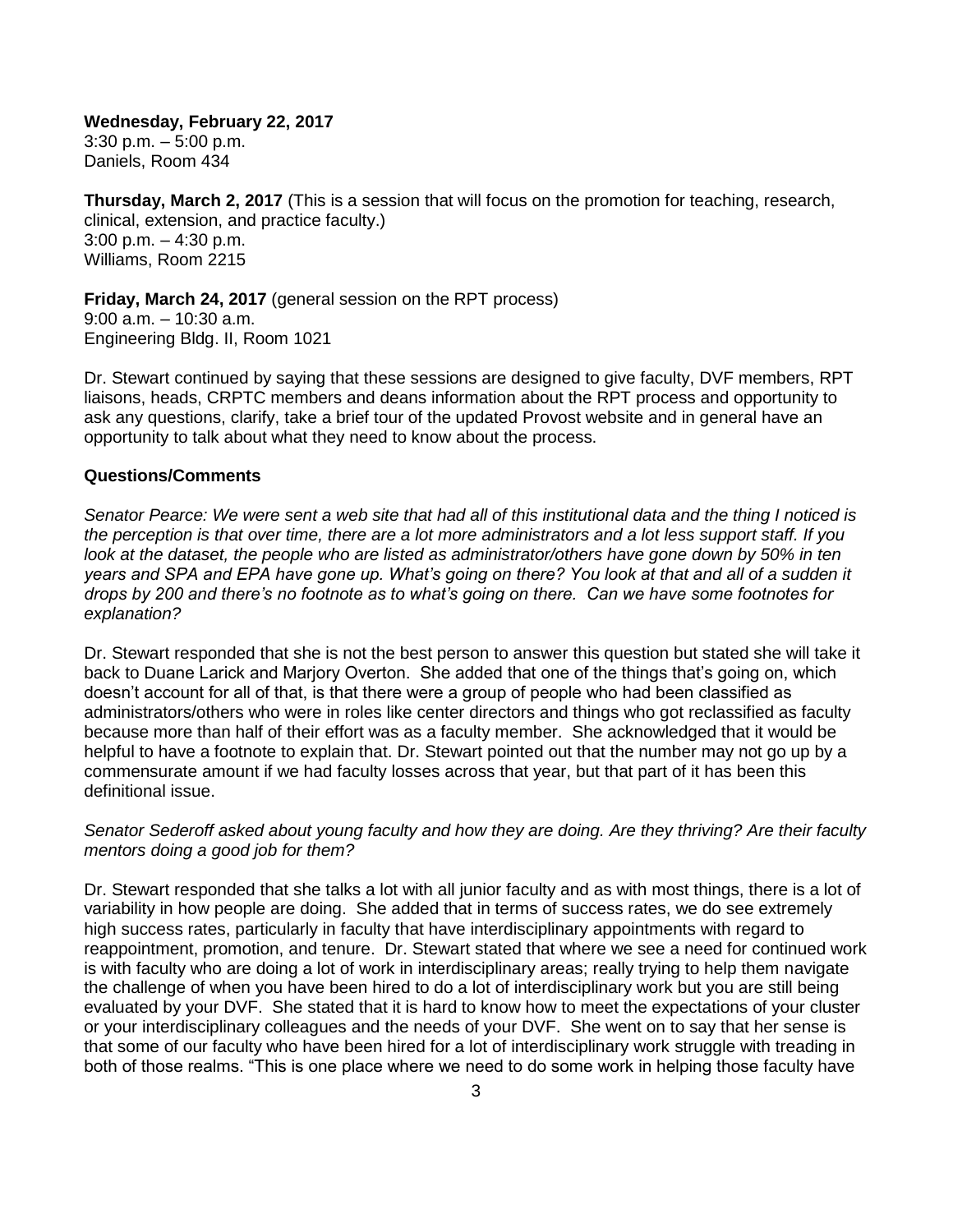a good understanding and also working with DVFs and what does it mean to have high standards and high rigor with regard to disciplinary-based achievement and still being reasonable about what we are expecting of our interdisciplinary colleagues." She added that this is definitely a challenge.

#### *Senator Sederoff asked if they are tracking this information.*

Dr. Stewart responded yes, the information is being tracked, along with the percentage of faculty who are coming through the Chancellor's Faculty Excellence Program and what their promotion and tenure rates are. She stated that so far, everyone is doing fine; no losses in that program yet. She clarified that we have had people leave the University but not because of not getting tenure.

## **6. Update on Mandatory Two-factor Authentication** - *Dr. Marc Hoit, Vice Chancellor for Information Technology & Chief Information Officer*

Dr. Hoit stated that the University has 150 accounts compromised each month and this consistently occurs to faculty, students, visitors, etc. He went on to explain that the worst part is not so much that your account is compromised, but what happens is that once they get your account credentials, some of the fraud that has occurred (not at NC State) - they go in and change your payroll and send your paycheck to an offshore account and your money is gone. Dr. Hoit added that this has happened at a number of universities over the last couple of years, with the newest trend being the one where they get your W2 form, file your taxes, then get your refund.

Dr. Hoit then explained that using your account credentials is a highly critical thing. He asked the Senators to think about the fact that if someone in your department loses their credentials and then they send you an email that looks like it is from them and they say, for example, can you send me that form again, then you send the form. From that point, you are infected and then they use your account to send it to someone else, and on and on it goes.

Dr. Hoit stated that most of the fraud that is going on right now is actually going through three to five people using organizational charts and figuring out the flow of information and then eventually get to the person who has the right security clearance in order to go get the data that they want that can make them money. He pointed out again that it is not just one person, but the entire University that is compromised. He stated that if everyone turns on two-factor authentication, we can reduce fraud by 98%, which by any standard are pretty good odds. Dr. Hoit explained that this is why we have made it mandatory, and that setting up the two-factor authentication is not as painful as you might think.

Dr. Hoit then explained the process: 1) put in your Unity ID, 2) put in your password, 3) put in a third piece of information to prove you are who you are supposed to be. He clarified that the third piece of information can be a security key that can be purchased for \$12-\$30. This security key can be taken anywhere in the world; just plug it into the computer and you have secure access. He clarified that this process was put in place for protection and although it is mandatory, a lot of lead time was provided because we do not want faculty out doing summer traveling and all of a sudden, something isn't working. He stated that students also have to adhere to the new process and that although it may cause a little bit of a headache to start, there is a 30-day window to work through any issues.

Dr. Hoit then provided contact information for the IT team, and gave the Senators the web site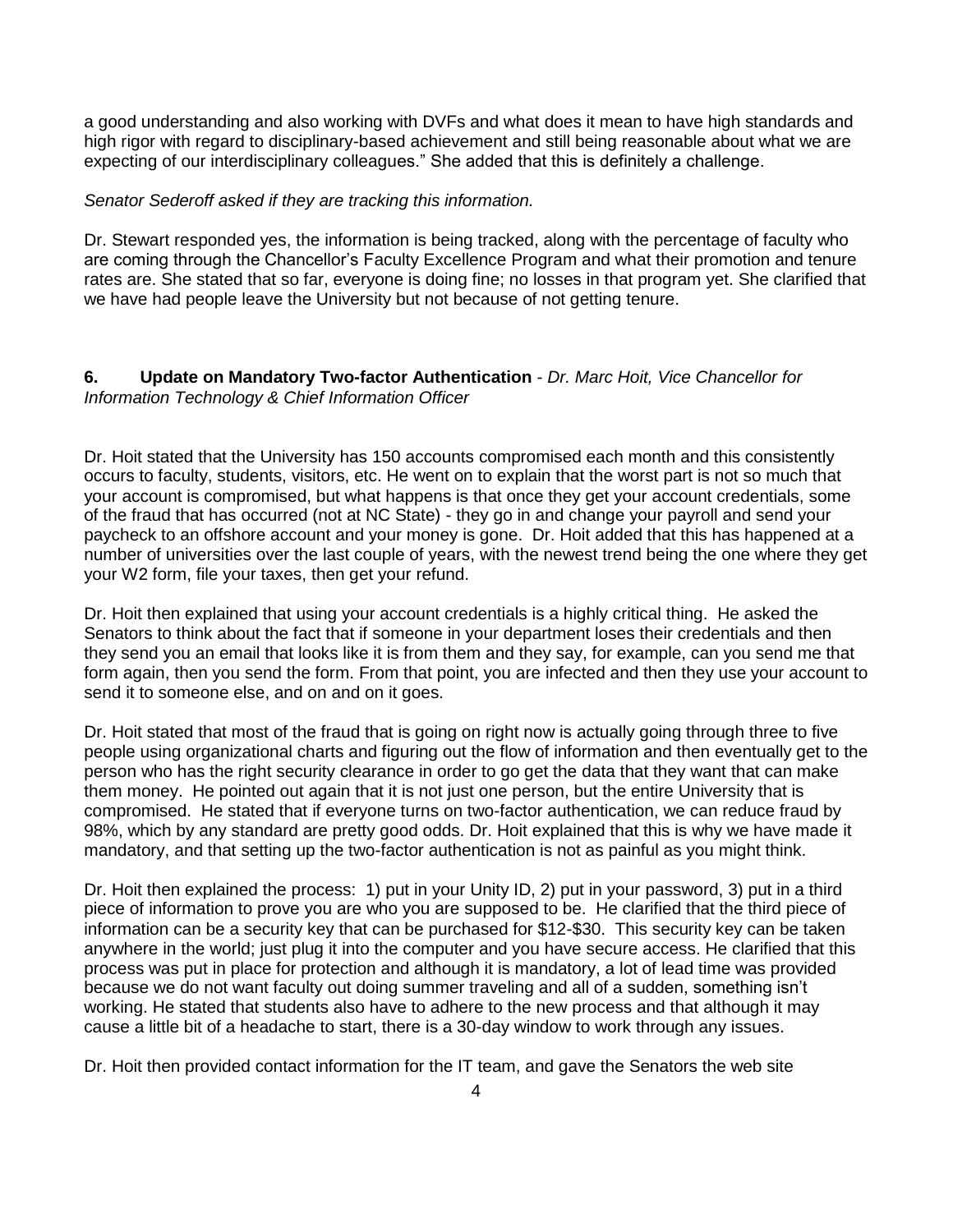information and handed out cards with directions and information on how to set up the two-factor authentication. Dr. Hoit added that the IT department will even come to individual departments to explain and provide direction if needed.

Sarah Noell from the IT department stated that they are working with the IT directors in all the colleges and departments to determine whether they want to handle the roll out themselves or if they want to involve IT. She stated that the information passed out today is part of the packet that is available for the departments. Ms. Noell told the Senators to expect to hear from local IT staff, but if their college or department does not have strong representation, they will be hearing directly from IT. She stated that everyone will start receiving very important emails and that they should pay close attention to them. She added that a broadcast email will go out on March 2 to all employees to let them know this is coming.

Dr. Hoit then spoke briefly about Eduroam, which puts a certificate on your phone or computer and if you go to most of the campuses in the state and even traveling abroad, you automatically get connected to the wireless without having to take further steps. This is a great convenience.

#### **Questions**

*Senator Huffman: Is this implying that NCSU wireless is not secure?*

Dr. Hoit responded that Eduroam wireless is encrypted from your device through the system and that NCSU, the wireless portion, is not encrypted and is therefore an open wireless. Dr. Hoit added that you cannot get through it without authenticating but it is not insecure and transmissions are not encrypted, so if someone is listening to the transmissions they can see what you are doing in the NCSU wireless, whereas in Eduroam they cannot.

*Senator Bykova: Why, when we are moving from one building to another, do we have to log in again?*

Dr. Hoit stated that you should not have to do so and that there may be something in your set up that may need adjusting.

*Senator Auerbach stated that a security key can be purchased from Amazon, correct?* 

Dr. Hoit responded yes. He added that "Fido" is one such key. You authenticate and you tell it which ones are okay. Dr. Hoit stated that he keeps a security key at home and also one at work, just in case.

*Senator Sederoff stated he has issues logging into his systems.*

Dr. Hoit responded that he may need to have someone in technical support to assist him with configurations.

*Roy Baroff added that in profile settings, you can certify devices and they will automatically login on the Wi-Fi for the NCSU wireless.*

Dr. Hoit stated that you can go into nomad.ncsu.edu and add devices so you don't have to login each time. You have to register your device.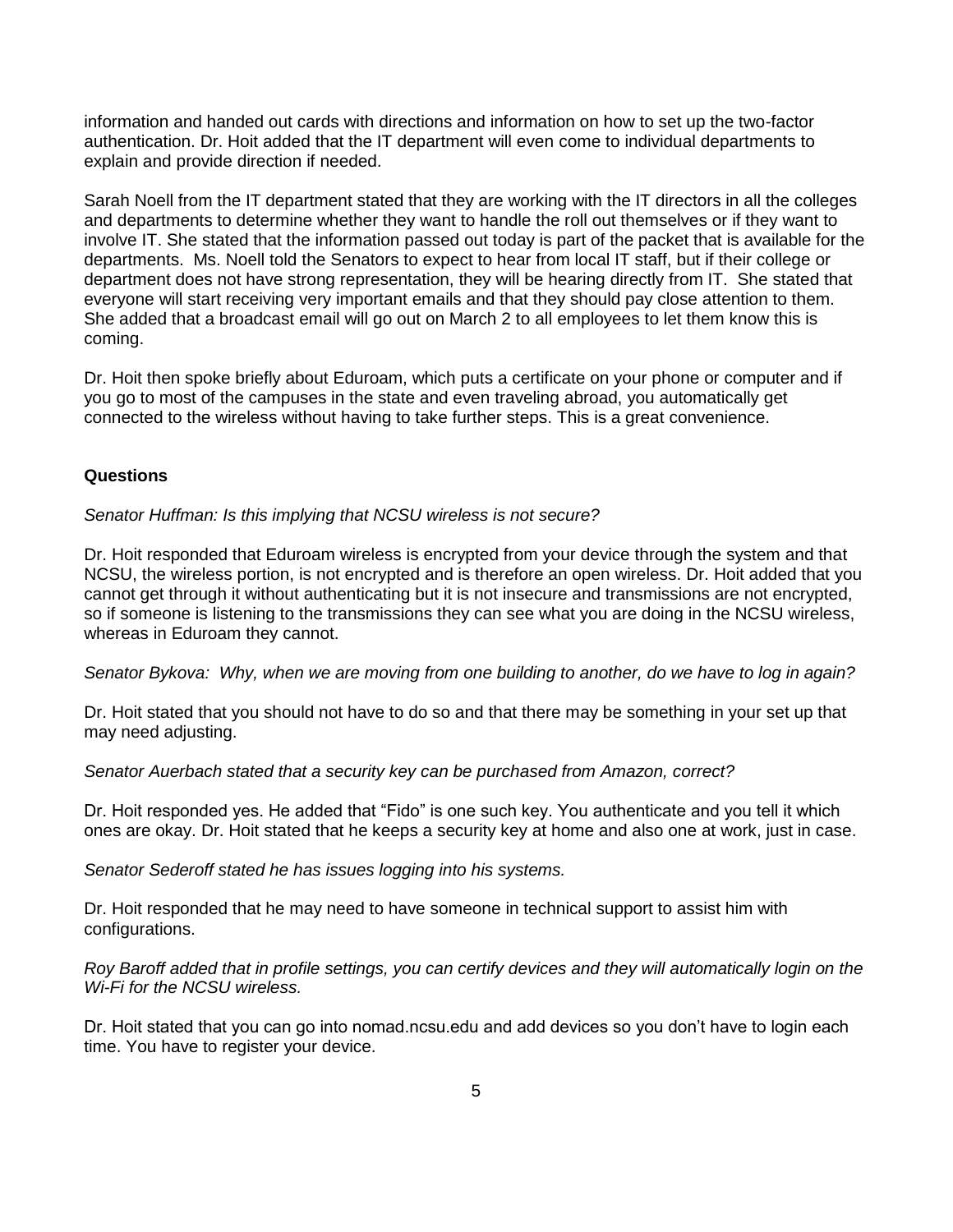*A few other specific connectivity questions and clarification issues arose from a few Senators, and were answered by Dr. Hoit.*

Dr. Hoit encouraged the Faculty Senate to lead the way in encouraging their colleagues to sign up for the two-factor authentication before the deadline.

## **7. Associate Vice Chancellor For Facilities - Introduction and Comments** - *Doug Morton, Associate Vice Chancellor for Facilities*

AVC Morton thanked the Faculty Senate for inviting him to the meeting and then provided some background information on himself and his experience.

AVC Morton stated that he worked in and with facilities in the Navy all over the world for 33 years, so managing infrastructure at NC State is something he welcomes. He added that there are challenges – a lot of the infrastructure is old, some very old – over 100 years old – and so his goals in facilities are probably something most people do not care about until something goes wrong. AVC Morton said that he knows there is an impact for what his department does on the mission of NC State and they take this very seriously.

AVC Morton went on to say that with old infrastructure and limited resources, it is difficult to satisfy everybody, but his goal is follow the lead of our leadership and focus on the most important things. Some of those are unseen infrastructure (steam pipes, electricity, sewer, water) and building envelopes. He stated that with the age of our buildings, a leak would ruin the day. To combat that fact, AVC Morton and his team look for trends, service calls, etc., that might indicate a problem somewhere before it actually becomes an issue. AVC Morton added that new buildings and new demolitions are also issues and items that he and his team focus on.

AVC Morton reported that they are doing some major construction projects at Centennial; the Engineering School will get most departments (except Nuclear Engineering) over to Centennial Campus sometime by 2020. Additionally, he added, the hope is to break ground within the next year for new buildings in the Engineering Oval. He also talked about the Plant Sciences Initiative, which is our first interdisciplinary research-focused facility, which will house very little pure academics, but a lot of research and some partner organizations coming in to collaborate with faculty and researchers here. AVC Morton added that this building will be the most expensive building ever built at NC State at \$160 million.

AVC Morton reported on a couple of other initiatives, one being the taking down of the old section of Carmichael Gym and infilling that space with a 4-story, user-friendly entrance to Carmichael. This new entrance will provide an entranceway into the building and recreational facilities as well, including a glass wall in the gym so you can see where you are going to go and will make it easier to get around the facility.

He then stated that the Bureau of Mines will be totally renovated so the College of Sciences can move into the facility within the next couple of years. Additionally, the University is building a basketball dorm for men and women, called Case Commons Dorm, located beside Case Athletic Center. He reported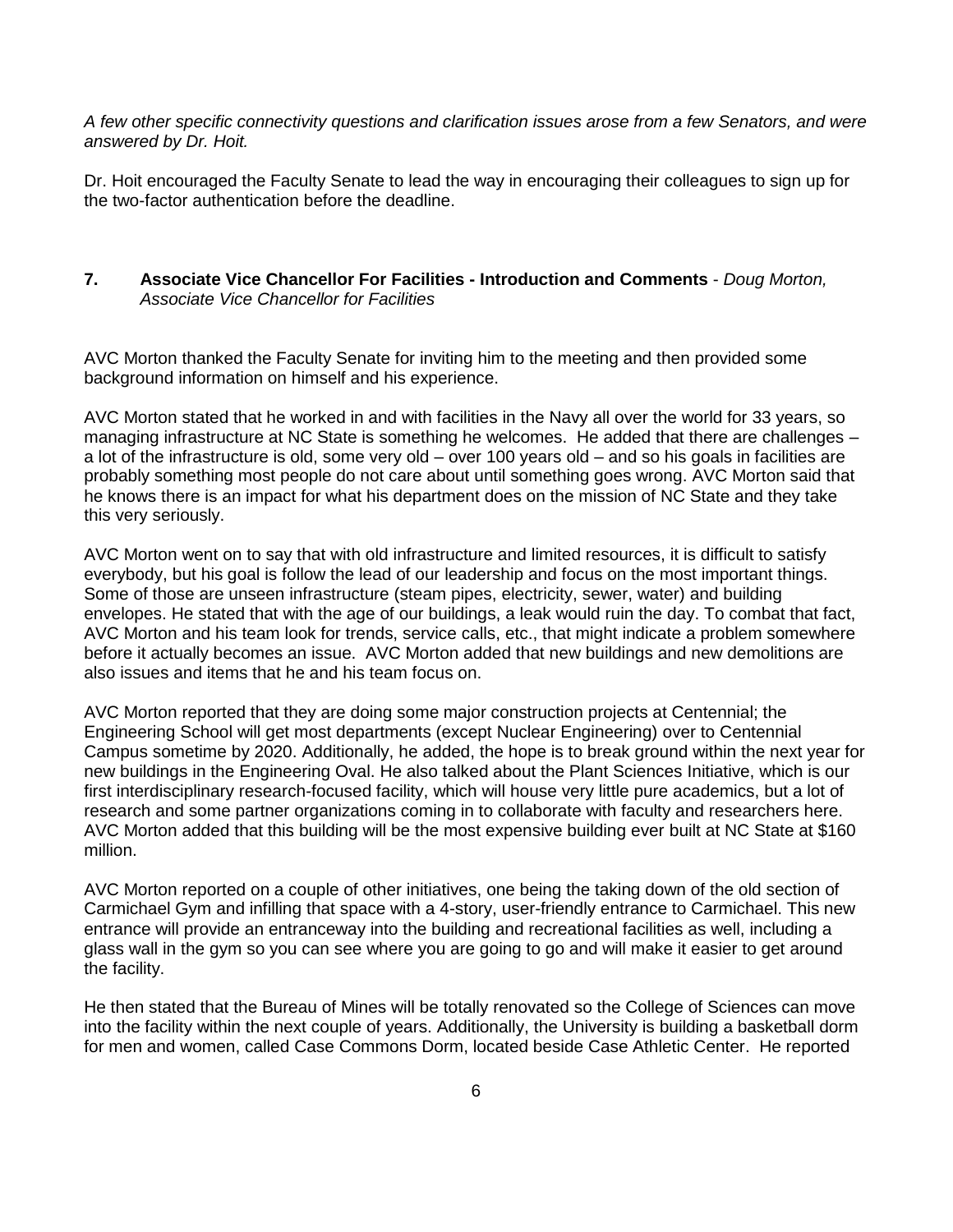that this dorm will house 49% basketball players and 51% general students. They will be breaking ground there in the next couple of months.

#### **Questions**

*Senator Pearce: When is the completion of Hillsborough Street by Nelson Hall projected?*

AVC Morton responded, "Not soon enough." He stated that he really does not know but was told it would be complete within the next year.

*Senator Sederoff: I am concerned about water always running downhill on campus. It seems that the draining issue is prevalent. Will this continue? So many leaks and flooding.*

AVC Morton responded that he is not able to predict where and when leaks might occur and really cannot put drains in the floor unless it is primarily a mechanical space. He added that the remediation effort is to build a stronger team to respond to those kinds of events and when and if it occurs, their goal is to clean it up quickly.

#### *Senator Hawkins: Is there somewhere we can go to look at the status of a project or where you might can petition to find out if a project might be in the works?*

AVC Morton responded that with the large capital projects is on the web site but he also carries a list of other projects that he shares with campus leadership that he can make public if requested. Additionally, he stated, for things that may be closer to home, like a renovation or a roof repair, which may not be listed on the web site, he encouraged the Senators to contact him and ask and he will be happy to talk with them. He also encouraged the Senators to go to the facilities web site to see the capital projects list.

#### *Senator Sannes: Do you have a schedule for checking the water quality throughout the campus?*

AVC Morton responded that he is keenly aware that water systems age over time so he has a personal goal that he is going to test the water quality on the campus. He stated that the University receives the water from the City of Raleigh, but it comes through master meters. He added that once it enters the campus it is not tested by the city any longer. AVC Morton stated that the concern is that the system is huge, and is servicing buildings built in the last decade and/or the last century. He added that he is developing a protocol that goes by the EPA standard. AVC Morton also said that the risk is that the test does not go well and there is water somewhere that is not of a high quality. He added that he feels it is his duty to correct that, even though it may be a risky endeavor. He added that as soon as he gets the protocol in the next month or so, he will be paying out of his budget to test the water throughout the campus.

#### *Senator Barrie: For existing and new buildings, can you talk about future sustainability strategies and energy usage strategy*?

AVC Morton responded that there are aspirational goals for sustainability and then there are practical goals. He added, "With any new construction, we are building to a standard for LEED Silver, which not only dictates not only the energy usage of the building, but the materials I use in the building and the way I go about constructing that building. For existing buildings I go back to unseen infrastructure and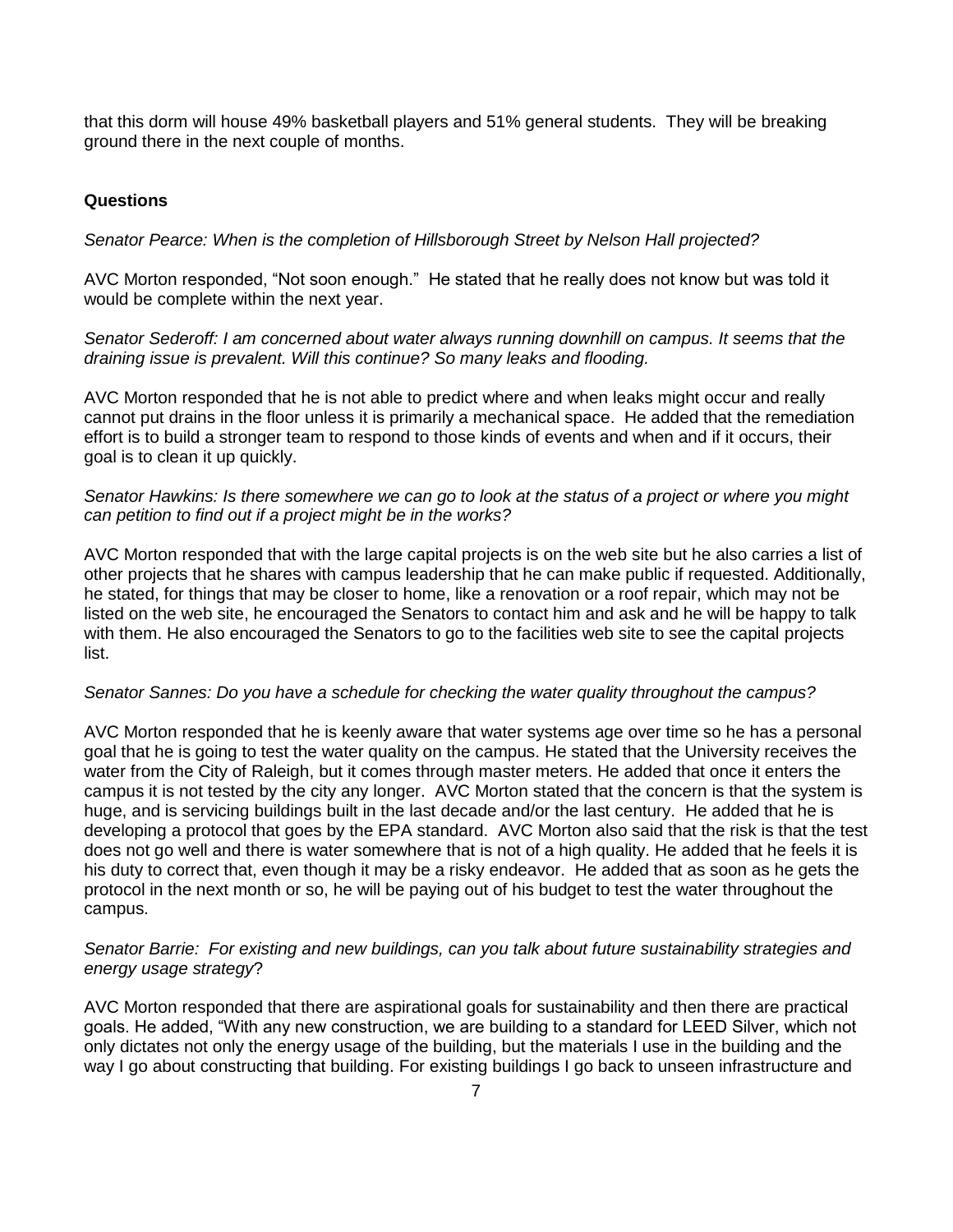building envelope." He added that in order to limit the use of electricity or other commodities, he engages with his energy management group that looks at all aspects of that issue.

AVC Morton also added that the campus still fills enough dumpsters every 25 days to line Dan Allen from Hillsborough St. to Western Blvd., so there is a lot of waste that goes through the system. He reported that he has a five-person team in facilities that works sustainability for the campus and an energy management team as well. He added that they are trying to use technology to create some building automation systems, pointing out that at summer and winter breaks we physically go in and tighten those building setbacks. He stated that over winter break facilities saved over \$300,000 in energy costs because of that. He vowed to make the campus as energy efficient as possible and that starts with identifying the biggest users.

#### *Senator Parker: What are the three biggest things that keep you up at night?*

AVC Morton responded, "That infrastructure is going to fail and I can't predict it. What I strive to make sure is that I don't interrupt the mission of the University based on things that I do or could do. So that's number one – when something is going to fail and I don't know." He also added that a concern is the risk of someone attacking our system - our electric grid or some other part of our utility system for the campus. He added that we are vulnerable in those regards; we are just not a target in that environment. But he is concerned about that as we build infrastructure.

AVC Morton stated that lastly, he is always concerned about the safety of his employees. He added, "I know a lot about safety and I ask my team what their safety program is and my sense is that they're a little more lucky than they are good. I am trying to turn that to be a good instead of a lucky." He stated that he is on a safety track to get his people into a better mindset.

*Senator Pearce gave kudos to AVC Morton for the great manner and swiftness when they cleaned up the big Nelson Hall leak in the fall.* 

#### *Chair-Elect Bird asked if, going forward, they are looking at opportunities to use solar energy.*

AVC Morton responded that yes, we are. He added that in the design parameters or the statement of work to the designer and contractor, we ask for energy efficient methods to produce, but that currently he does not have distributed generation on campus by solar or wind. AVC Morton stated that he is asking his designer for EB Oval to put some of that in there. He added, "I need to have a backup and I am looking at ways to be more efficient other than having a big loud generator close to someone's building." In closing, AVC Morton encouraged the Senators to contact him if they see issues or problems on campus and made his business card available.

#### **8. Next Steps: Faculty Survey Results** - *David Auerbach and Beth Fath, Co-Chairs of the Faculty Senate Governance and Personnel Policy Committee*

In his reporting of next steps, Co-Chair Auerbach stated that it may be useful to divide what we got out of the survey about the increase in faculty burden into symptoms, diagnosis, and treatment, and that what we are putting forward to the Faculty Senate are suggestions for treatment so that we can fix the problems.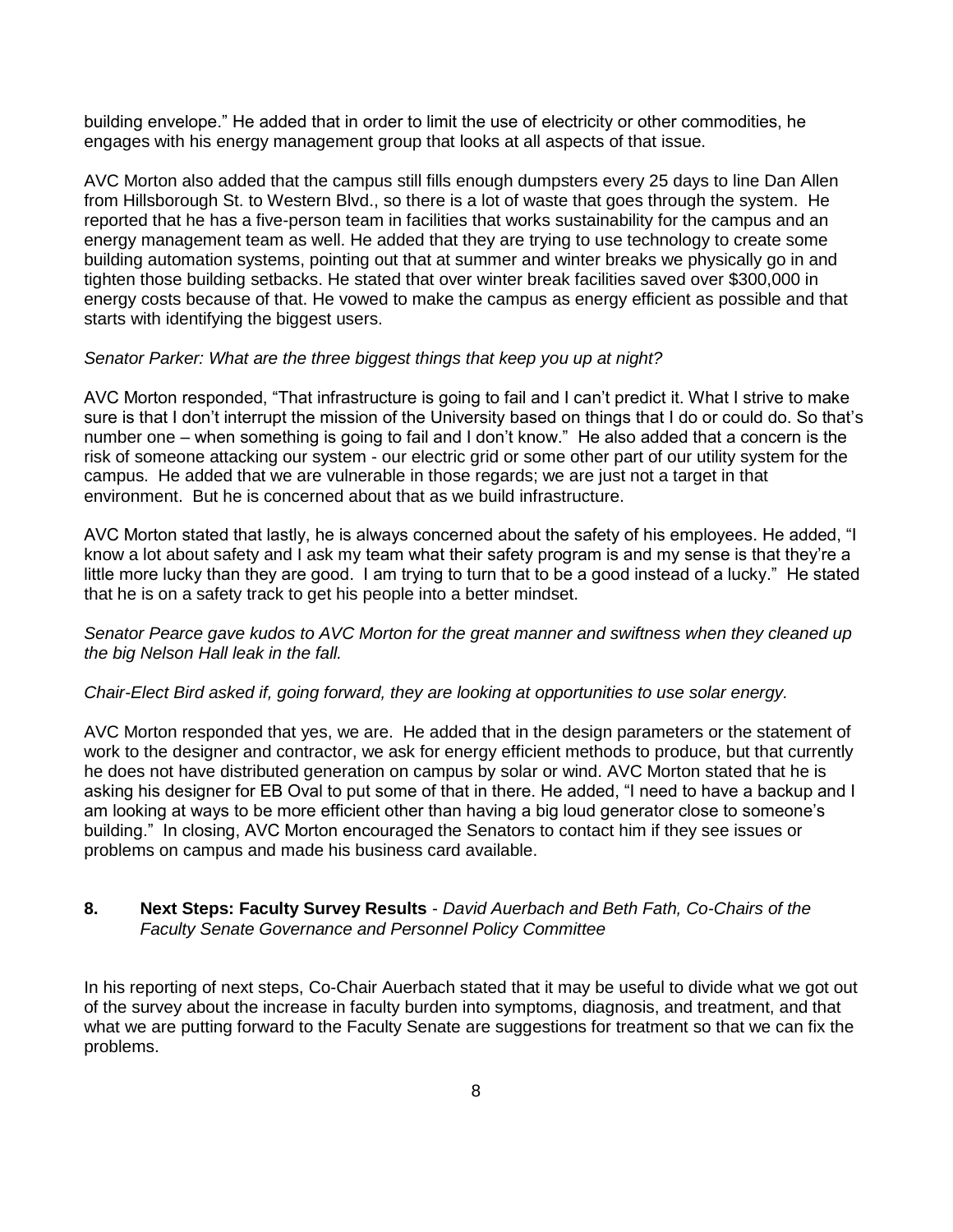He added that the symptoms were revealed by the survey; complaints about how HR works, complaints about assessment, which faculty regard as unmotivating and not useful, problems with contracts and grants, the general idea of too much paperwork, travel authorizations, and purchasing being problems.

Co-Chair Auerbach stated that we got some illuminations from the survey about the diagnosis, one of which is the lack of local administrative support due to the centralization of services, which leads to a decrease in expertise. He added that because a lot of what needs to be done requires the expertise that is local to the department or unit, when you centralize, you get people without that local expertise. He added, "Of course the increase in distance and time leads to more friction in the system, so people are pretty unhappy with the centralization." He went on to report that there is a feeling like a lot of stuff was "make work" and that part of the problem with administrators is that without a real commitment to shared governance, they produce work for faculty. He added that this seemed to be a big complaint. Now the question is what to do about it.

He shared ideas for "treatment":

He stated that one idea for the problem that people saw with HR was to get HR into conference with Department Heads about what the problems are. He added that because the department heads are usually the person with the most contact with the problem, talking to representatives from HR to see if that problem can be solved might be beneficial.

Co-Chair Auerbach added that there is a lot of expertise in the room and asked that the Senators please send the committee suggestions about solutions; not griping and not particularly more examples of problems, but solutions and something specific and constructive.

Chair Moore asked the Senators to email their suggestions to one of the Co-Chairs. Co-Chair Auerbach

will provide a list of the "diagnosis" points that he mentioned so that the Senators can provide suggestions

for "treatment." Please do that by Thursday, February 23<sup>rd</sup>.

### **9. Old and New Business**

**a.** *Faculty Senate Elections – Associate Chair of the Faculty*

Chair Moore informed the group that Faculty Senators can each nominate one person from the current Faculty Senate membership to be on the ballot for Associate Chair of the Faculty even if they are due to rotate off. She stated that elections are going to be in about six weeks, but there are not many Faculty Senate meetings between now and then because of Spring Break and the General Faculty Meeting. She reminded the Senators that you can self-nominate or talk to a colleague in the Senate to nominate you, but please send those names to Chair-Elect Bird as soon as possible for nominees for Associate Chair of the Faculty.

Darby Orcutt, Associate Chair of the Faculty, reviewed the duties of the Associate Chair's position.

**b.** *Topics for Spring General Faculty Meeting*